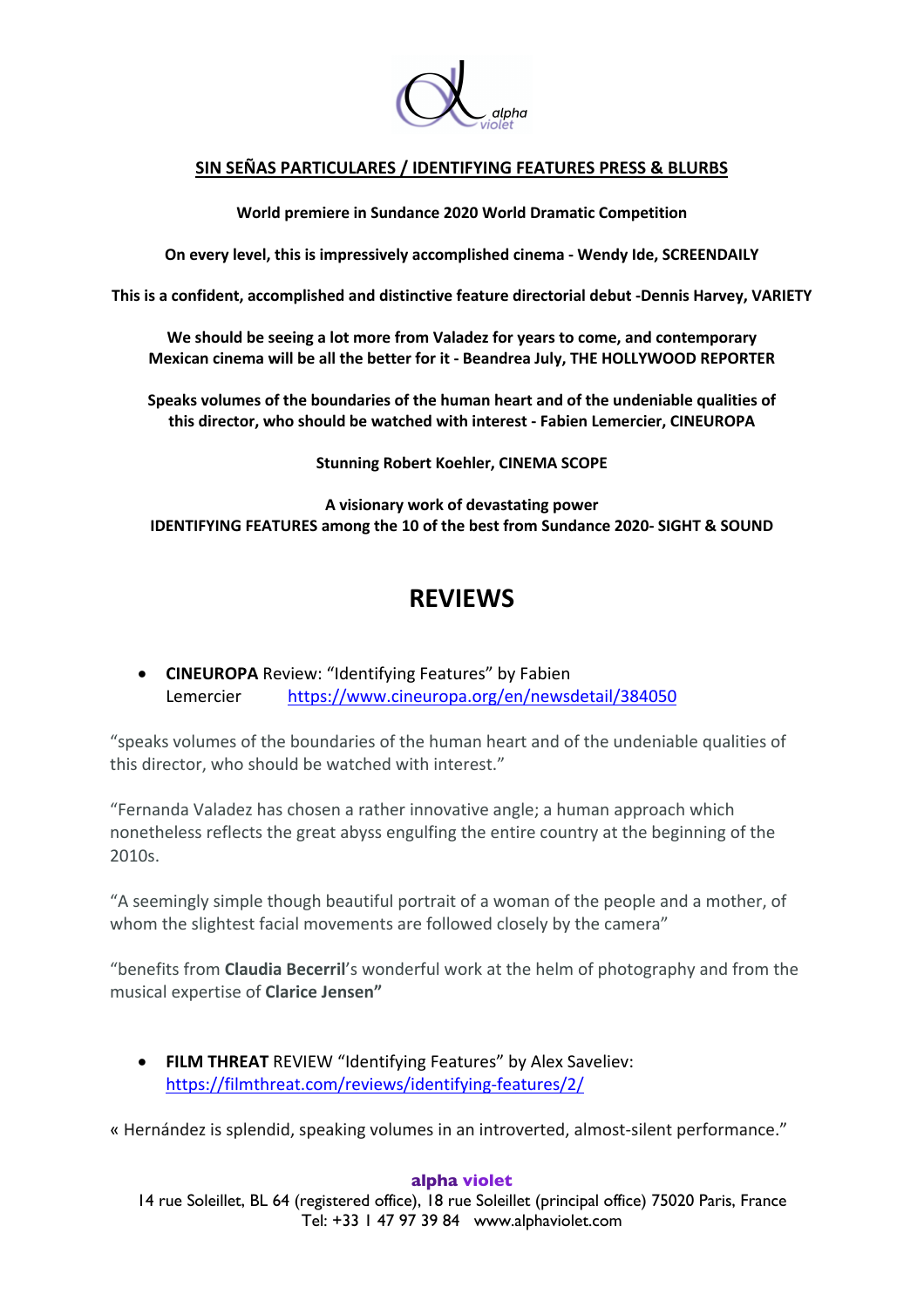

"…there's plenty to admire in this sad, contemplative journey into the heart of darkness."

"I*dentifying Features* contains sequences that display a surprisingly deep-rooted passion for/knowledge of cinema."

• **SCREENDAILY** REVIEW "'Identifying Features': Sundance Review" by Wendy Ide: https://www.screendaily.com/reviews/identifying-features-sundancereview/5146207.article

"On every level, this is impressively accomplished cinema."

"Powerful… the film gives an intimacy and a human face to an ongoing tragedy which has reached almost epidemic levels in Mexico."

• **SLUG MAGAZINE** "Sundance Film Review: Identifying Features (Sin Señas Particulares)" by Alexander Ortega https://www.slugmag.com/arts/film-arts/filmreviews/sundance-film-review-identifying-features-sin-senas-particulares/

« the fact that this isn't a feel-good story with silver lining underscores that it's all the more urgent"

"Hernández absolutely thrives in her first leading acting role in *Identifying Features (Sin Señas Particulares)*. She commands Magdalena's determination, fear and inquisitiveness. »

• **SALT LAKE MAGAZINE** "Film Review: Identifying Features" by Michael Mejia: https://www.saltlakemagazine.com/film-review-identifying-features/

« Atmosphere is as substantively developed through the excellent sound design as it is through Claudia Becerril Bules's wonderfully disorienting and apocalyptic visuals."

• **UNSEEN FILMS** Review by Steve Kopian review: http://www.unseenfilms.net/2020/01/identifying-features-2020-sundance-2020.html

"Magnificent and haunting… One of the best films at Sundance"

14 rue Soleillet, BL 64 (registered office), 18 rue Soleillet (principal office) 75020 Paris, France Tel: +33 1 47 97 39 84 www.alphaviolet.com

## **alpha violet**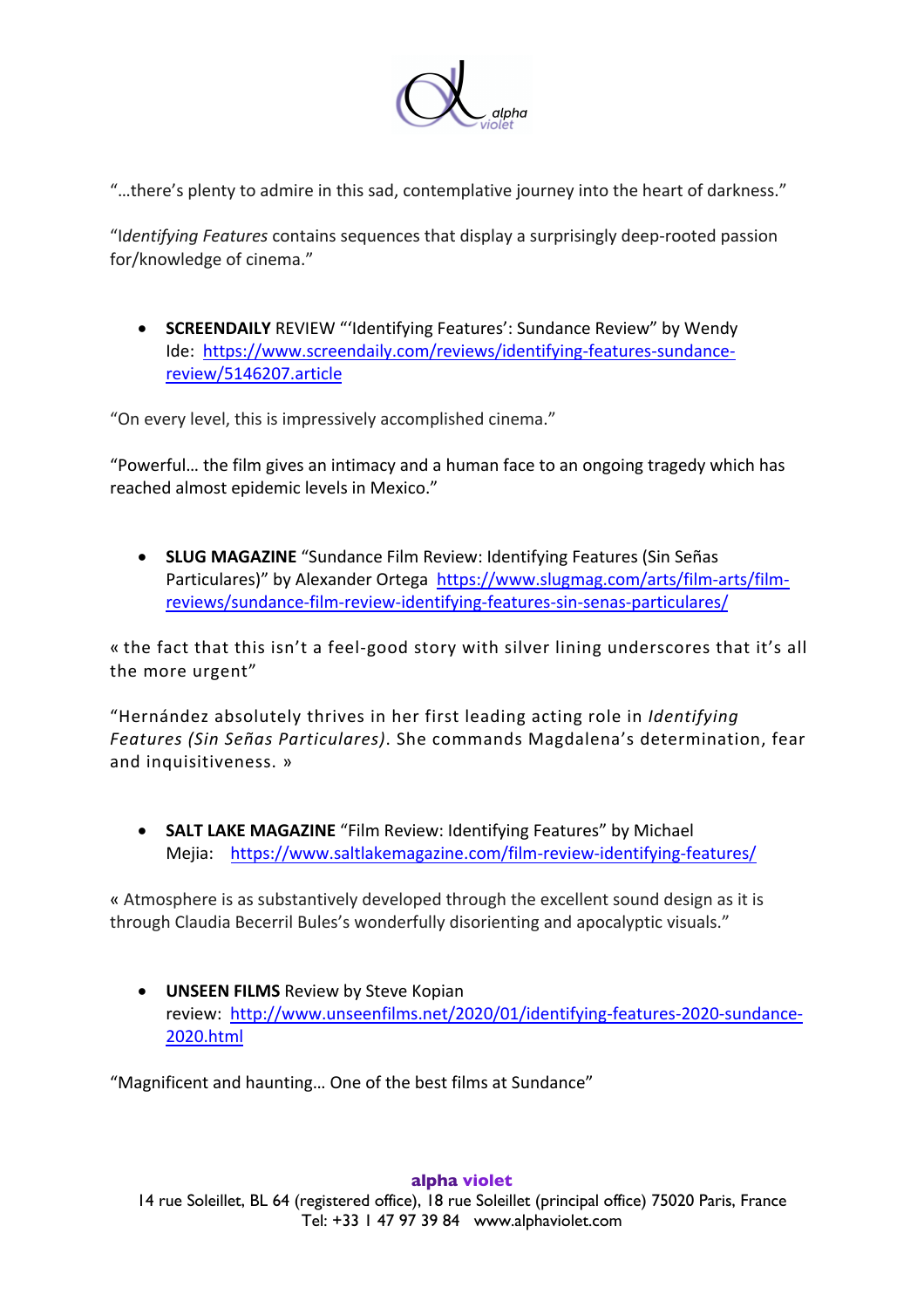

• **SALT LAKE MAGAZINE** REVIEW "Sundance 2020: Identifying Features" by Jaime Winston: https://www.saltlakemagazine.com/sundance-2020-identifying-features/

"Mercedes Hernández (Magdalena) gives a stoic, memorable performance throughout the film."

"a riveting, poignant story of a mother's unyielding, meandering search for her son."

• IRISH FILM CRITIC REVIEW https://www.irishfilmcritic.com/movie-reviewidentifying-features-is-a-strong-powerful-story-with-a-shocking-ending/

"Director Fernanda Valadez did a fabulous job of truly capturing powerful emotions that stay with you well after the movie has ended."

• VARIETY REVIEW https://variety.com/2020/film/reviews/identifying-features-review-1203487325/

""Identifying Features" is impressive in many ways, from its strong naturalistic performances to the vivid sense of dislocation and vulnerability felt by the principal characters"

"This is a confident, accomplished and distinctive feature directorial debut"

"There are moments that are striking..."

• "SIN SEÑAS PARTICULARES" Review by Jim Ross: http://takeonecinema.net/2020/sin-senas-particulares/

"As a first feature, Valadez's film is remarkably accomplished"

**"**A visually stunning first feature from director Fernanda Valadez"

• 'Identifying Features' ('Sin Señas Particulares'): Film REVIEW" by Beandrea July:

https://www.hollywoodreporter.com/review/identifying-features-sin-sen-asparticulares-review-1302423

"We should be seeing a lot more from Valadez for years to come, and contemporary Mexican cinema will be all the better for it."

## **alpha violet**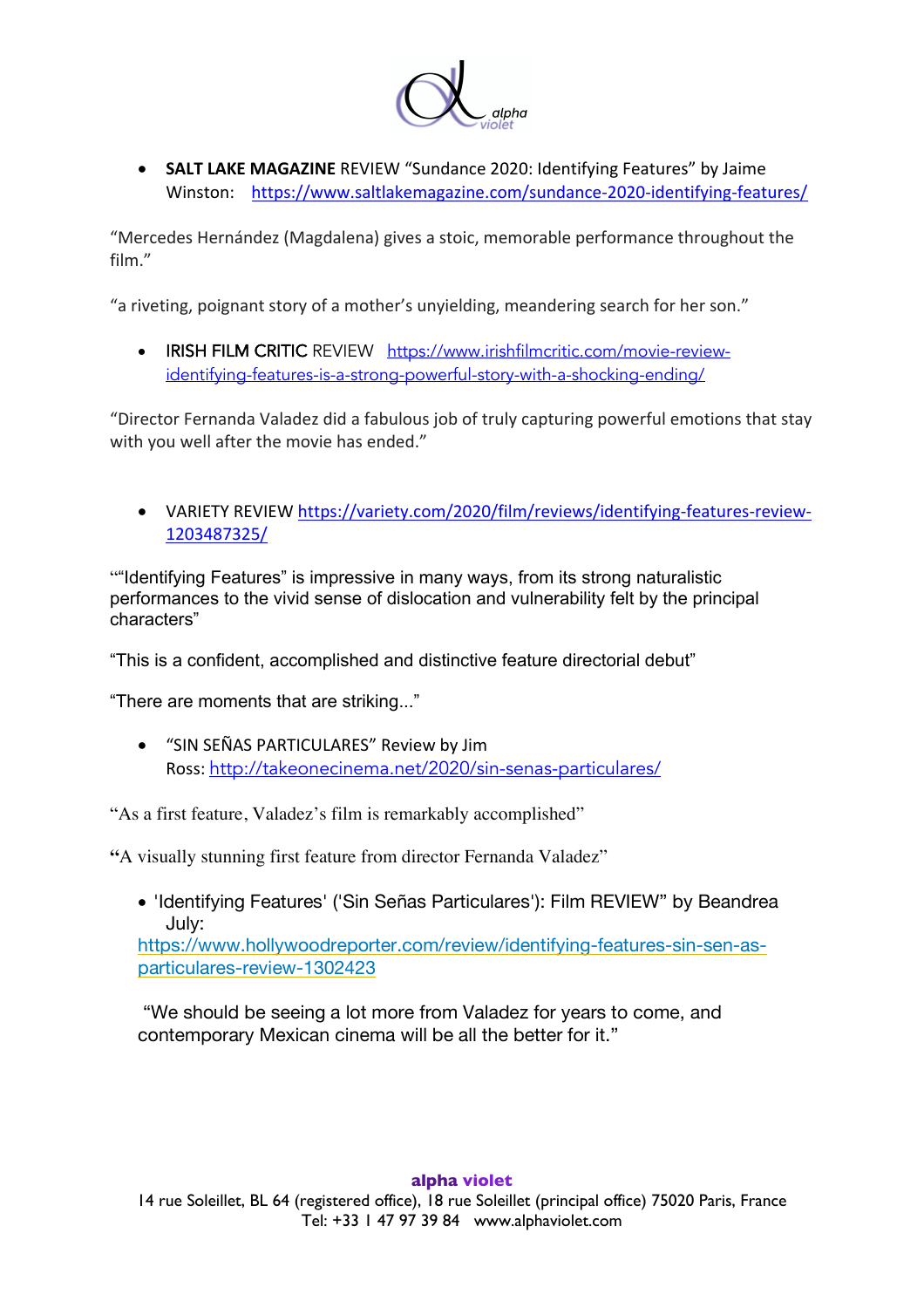

## INTERVIEWS

• **WOMEN AND HOLLYWOOD,** INTERVIEW "Sundance 2020 Women Directors: Meet Fernanda Valadez – "Identifying Features"" by Cody Corrall : https://womenandhollywood.com/sundance-2020-women-directors-meetfernanda-valadez-identifying-features/

"When you look back, it's easy to forget that when our grandmothers were born  $-$  in Mexico, at least — they weren't allowed to vote. Now, we are making films. »

• **INDIE WIRE,** INTERVIEW/MENTION with DP in "How I Shot That: Here Are the Cameras Used to Shoot This Year's Sundance Films" by Chris O'Falt: https://www.indiewire.com/2020/01/sundance-2020-cinematographycamera-lens-1202204356/

" I believe this use of light and the lenses we chose allowed us the photograph the landscapes almost like a character, and the actors in the landscapes as if the images were and expression of their emotions."

• **SCREEN DAILY** INTERVIEW/PROFILE "Sundance director Fernanda Valadez talks Mexican abduction drama 'Identifying Features'" by Jeremy Kay: https://www.screendaily.com/features/sundance-director-fernanda-valadeztalks-mexican-abduction-drama-identifying-features/5146503.article

" Driven by a powerful central performance and compelling cinematography by DoP Claudia Becerril Bulos that includes a dazzling flashback sequence, *Identifying Features* is artistically accomplished. "

## LISTING

• **REMEZCLA** LISTING in "From Walter Mercado to Diego Luna: Must-See Latino Movies & Series at Sundance Film Festival" by https://remezcla.com/lists/film/latinomovies-sundance-2020/

"The solemn *Sin Señas Particulares* punctuates its contemplation of family and loss with fleeting moments of human connection, allowing one woman's aching personal story to encapsulate the weight of a tremendous real-world humanitarian crisis."

## **alpha violet**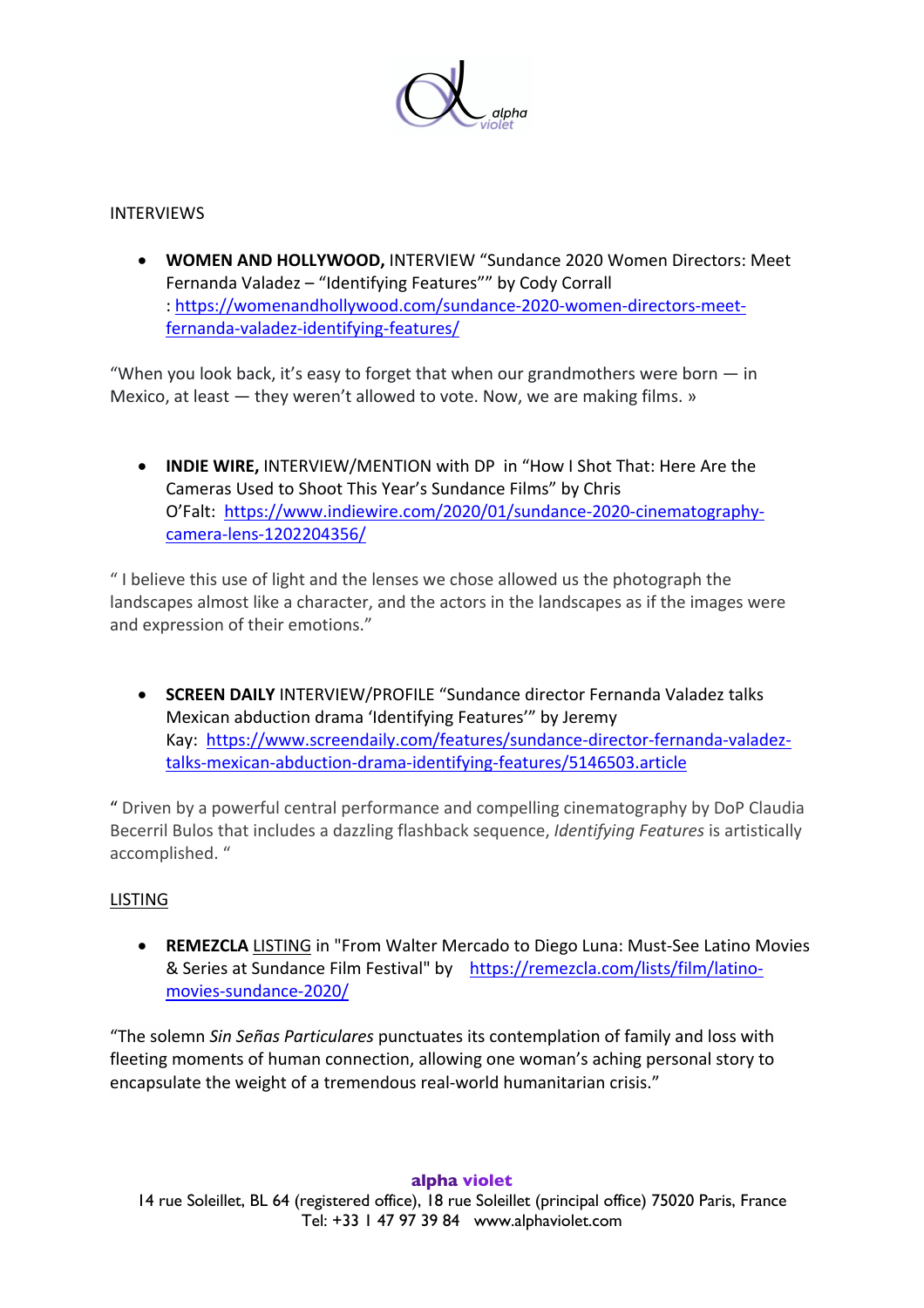

- **SCREEN DAYLY** LISTING in "Sundance 2020: Screen's guide to the World Cinema Dramatic competition" by Michael Rosser: https://www.screendaily.com/features/sundance-2020-screens-guide-to-the-worldcinema-dramatic-competition/5146394.article
- SIGHT AND SOUND "Ten of the best from Sundance 2020" by Anjana Janardhan, Ela Bittencourt , Joshua Rothkopf: https://www.bfi.org.uk/news-opinion/sight-soundmagazine/reviews-recommendations/sundance-2020-josephine-decker-eliza-hittmankirsten-johnson-miranda-july

"Valadez combines stunning cinematography, evocative sound design and hints of magical realism to create a visionary work of devastating power."

https://deadline.com/video/identifying-features-trailer-sundance-documentarymiracle-st-bernards/

Fernanda was interviewed for this special segment on PBS NewsHour back in February, which is re-airing tonight…

[Video] "What global success of Mexican filmmakers means for the next generation" by Jeffrey Brown:

https://www.pbs.org/newshour/show/what-global-success-of-mexicanfilmmakers-means-for-the-next-generation-at-home

- **INTERVIEW IN SPANISH** "Fernanda Valadez: "Nuestro problema en México es la distribución"" by Gabriel Lerman: https://www.goldenglobes.com/articles/fernandavaladez-nuestro-problema-en-mexico-es-la-distribucion
- **REVIEW IN PORTUGUESE**"#ConexãoSundance 20202: IDENTIFYING FEATURES" by Daniel Cury: https://cinemacao.com/2020/01/26/conexaosundance-2020 identifying-features/

« Causa muita empatia, e mostra uma realidade que muita gente não conhece. (Makes you feel a lot of empathy and depicts a reality that many people are unaware of)

## **alpha violet**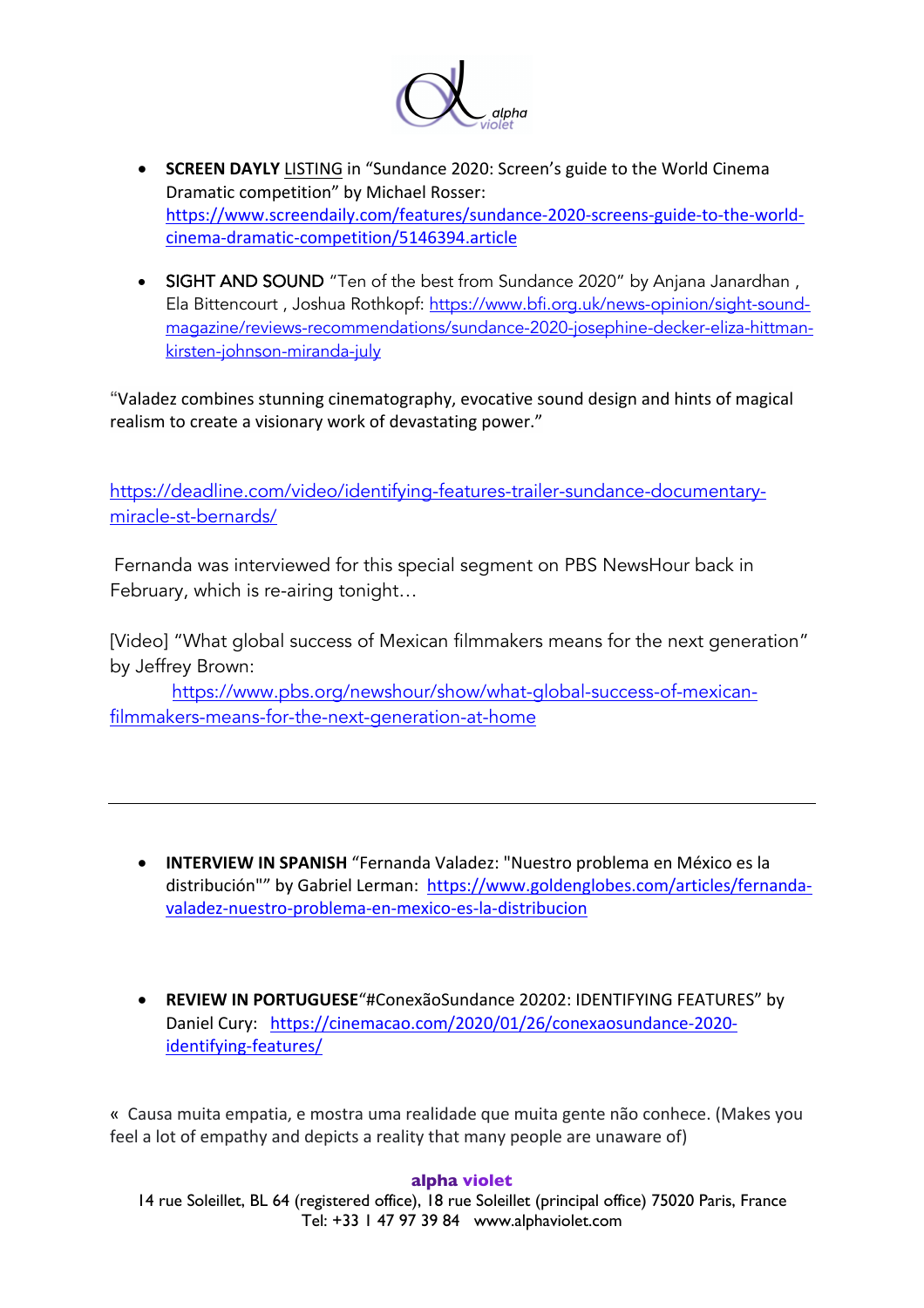

"Magdalena, muito bem interpretada pela atriz principal » (Magdalena, vey well portrayed by the main actress)

• **VIDEO INTERVIEW** Link to the Mexico's New Wave panel at Sundance with the participation of Fernanda: https://www.youtube.com/watch?v=a37gbmqetsg

"Ten of the best from Sundance 2020" by Anjana Janardhan , Ela Bittencourt , Joshua Rothkopf:

https://www.bfi.org.uk/news-opinion/sight-sound-magazine/reviewsrecommendations/sundance-2020-josephine-decker-eliza-hittman-kirsten-johnsonmiranda-july

Mention (with trailer) in "New Directors/New Films 2020" by David Hudson: https://www.criterion.com/current/posts/7217-new-directors-new-films-2020

"New Directors/New Films 2020 — Dispatch 2: *Identifying Features*, *The Killing of Two Lovers*, *The Mole Agent*":

https://inreviewonline.com/2020/12/09/ndnf-2020-2/

Recommendation by Joshua Brunsting with a nice pull quote "A film of both beauty and desperation, a film embracing raw, human performances in a manner as to both evolve a compelling narrative and hit at larger truths about life, loss and the blind eye we as a society turn to a pandemic of murder at our borders."

P.S. I've just email him asking him to use the newly released theatrical release instead of the one he used.

"Seven Films to See at New Directors/New Films 2020" by Joshua Brunsting: https://criterioncast.com/festivals/seven-films-to-see-at-new-directors-newfilms-2020

## **alpha violet**